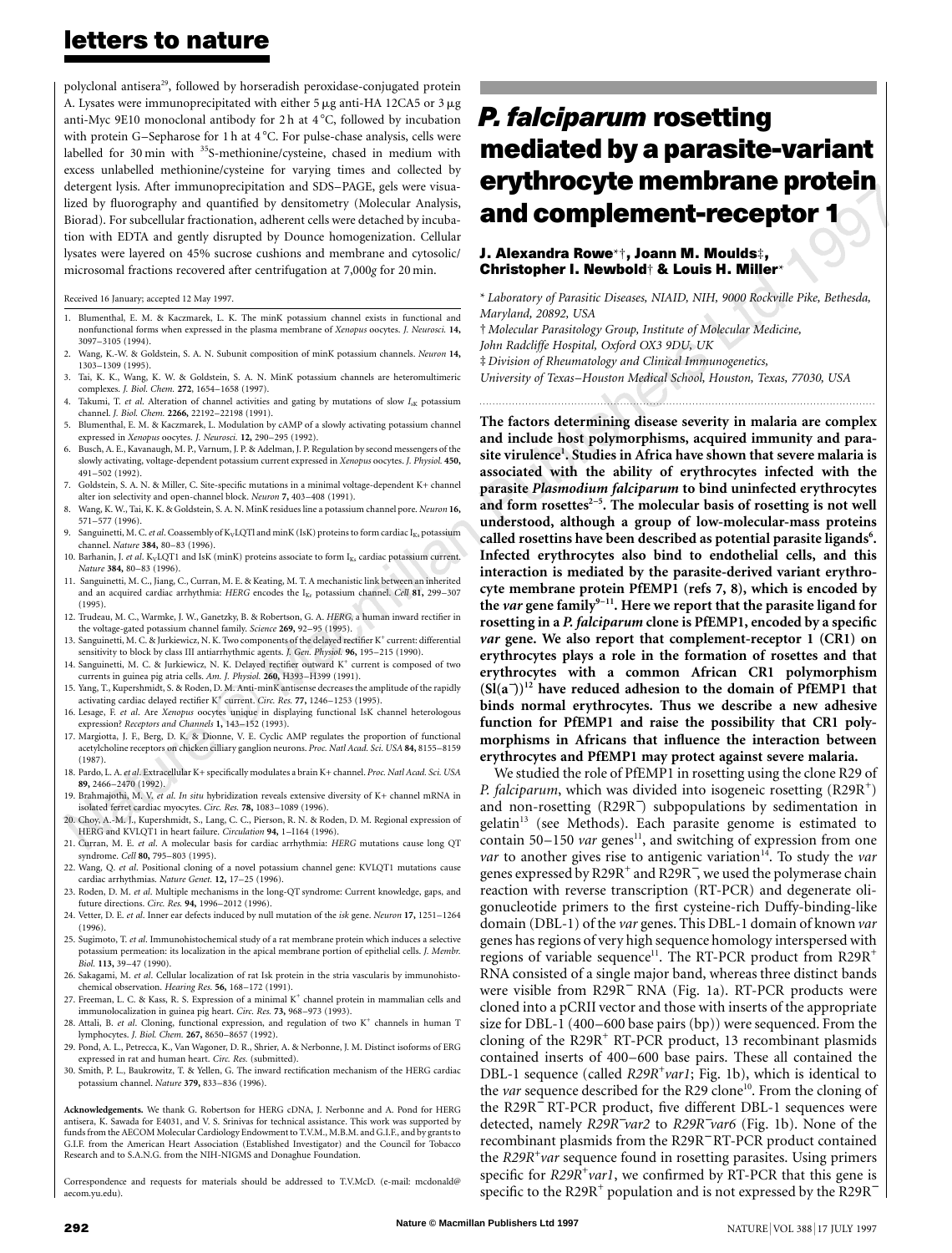### **letters to nature**

non-rosetting parasites (Fig. 1c). The presence of amplifiable RNA in the R29R<sup>−</sup> sample was demonstrated by RT-PCR with specific primers to *R29R<sup>−</sup>var3* which gave a 550-bp band with R29R<sup>−</sup> RNA (Fig. 1c). Thus, a particular *var* gene, *R29R+ var1*, is expressed by rosetting parasites but not by non-rosetting parasites of the R29 clone. This finding is consistent with a role for *var*/PfEMP1 in rosetting.

To examine the functional properties of *R29R+ var1*, the sequence was extended by PCR-walking using vectorette libraries<sup>15</sup>. We obtained seven overlapping clones encoding all of exon 1 (the entire extracellular domain and the transmembrane region), the intron, and the 5' half of exon 2 (the acidic intracellular domain). The clones were sequenced in both directions and gave an open reading frame of 8.2 kilobases(kb). *R29R+ var1* has the characteristic *var* gene structure<sup>9,11</sup>, with the extracellular portion consisting of four DBL domains and a cysteine-rich interdomain region (CIDR) (Fig. 1d).

To study the binding properties of *R29R+ var1* to red blood cells (RBCs), constructs were made to express individual DBL domains and the CIDR in COS-7 cells as chimaeric proteins with the herpes simplex virus glycoprotein  $D^{16}$ . COS-7 cells were transiently transfected, and surface expression of DBL domains was determined by immunofluorescence assay with monoclonal antibodies against the herpes simplex glycoprotein D17. Each domain of the *R29R+ var1* gene was expressed on the surface of COS-7 cells except DBL-4 (Fig. 1d). The transfected COS-7 cells were tested for their ability to bind RBC. DBL-1 of *R29R<sup>+</sup>var1* bound RBC, whereas DBL-2, DBL-3, and CIDR did not (Fig. 1d, e). As evidence that not all DBL-1 domains bind RBC, DBL-1 expressed by a non-rosetting parasite (A4 (ref. 10); gift from J. Smith) was expressed on  $\sim$ 2% of COS-7 cells but did not bind RBC.

We studied the effect of the anti-CD36 monoclonal antibody OKM5 on RBC binding to DBL-1 of *R29R+ var1* because PfEMP1 is known to bind to CD36 (refs 7, 8) and previous work hasshown that CD36 is expressed at low levels on RBC and can rarely act as a rosetting receptor<sup>18</sup>. OKM5 (100  $\mu$ g ml<sup>-1</sup>) did not inhibit RBC binding to DBL-1 of *R29R+ var1* expressed in COS-7 cells (36 positive cells with OKM5, compared with 32 positive cells with an isotype-matched control; mean binding in 50 fields at 200× magnification from two experiments). R29 rosetting also is not inhibited by OKM5 (ref. 19), so CD36 binding does not play a role in the interaction between PfEMP1 and RBC described here.

Confirmation that binding of RBC to DBL-1 is the basis of

Table 1 Binding of CR1-deficient RBC to DBL-1 of *R29R+ var1* expressed in COS-7 cells

| Donor                             | RBC binding*                                                                              |  |
|-----------------------------------|-------------------------------------------------------------------------------------------|--|
| CR1-deficient (frozen)<br>Control | 27                                                                                        |  |
| CR1-deficient (M.H.)<br>Control   | 45                                                                                        |  |
| CR1-deficient (B.S.)<br>Control   | 22                                                                                        |  |
|                                   | $\mathbf{r} \cdot \mathbf{r} = \mathbf{r} \cdot \mathbf{r} = \mathbf{r} \cdot \mathbf{r}$ |  |

Number of positive COS-7 cells in 50 fields at  $200 \times$  magnification. Data shown represent the mean binding from two independent experiments for each sample.

rosetting was hampered by the fact that the RBC receptor for R29 was unknown. We therefore tested 23 RBC variants that were negative or null for a range of high-frequency blood group antigens to determine whether any of these RBC were unable to form rosettes with five *P. falciparum* clones/lines. Initial experiments were with frozen RBC, and the experiments were repeated with fresh RBC for any variant that showed reduced rosetting. The Knops null RBC was the only one to show consistently reduced rosetting (Fig. 2a). Knops null RBC express low copy numbers of complement-receptor 1, having fewer than 100 CR1 molecules per RBC compared with the normal range of 100 to 800 (refs 20, 21). Previous work had shown that the ABO blood grouping influences the size of rosettes formed but not the overall rosette frequency<sup>22</sup>. Our results, however, were not dependent on the ABO blood group of the RBC. To exclude any artefact resulting from the purification of infected RBC for the rosette-reformation assay, fresh CR1-deficient RBC were obtained from another donor (B.S.; CR1 copy number 60), and the rosetting R29R<sup>+</sup> parasites were cultured *in vitro* for 9 days in the CR1 deficient and control normal RBC. Blinded assessments of rosette frequency were made every cycle, and the reduced rosetting of CR1 deficient RBC was confirmed (Fig. 2b). The parasitaemia in CR1 deficient RBC was equivalent to the control, and Giemsa-stained smears showed that the parasites were morphologically normal. We have therefore demonstrated reduced rosetting of CR1-deficient RBC from four different donors(two frozen and two fresh) either by rosette reformation assay or by continuous culture.

Our results suggest that CR1 plays a role in the formation of rosettes. We therefore examined the effect of soluble recombinant CR1 (sCR1; ref. 23) on rosetting. sCR1 inhibited rosette formation in three out of four parasite clones/lines tested (Fig. 2c, d). These



**Figure 1** *Var* gene expression and RBC binding in *P. falciparum* clone R29. a, RT-PCR analysis of *var* gene expression in rosetting (R29R<sup>+</sup>) and non-rosetting (R29R<sup>-</sup> ). To control for possible genomic DNA contamination, reactions with and without reverse transcriptase (RT) were performed in parallel. **b**, Cloning and sequence of RT-PCR products from a. All minipreps with inserts of 400–600 bp were sequenced. c, RT-PCR analysis with specific primers to  $R29R$ <sup>+</sup>var1 (R<sup>+</sup> primers) and *R29R*<sup>−</sup> *var3* (R<sup>−</sup> primers). IRBC, infected RBC. d, Expression constructs and RBC binding of domains of *R29R<sup>+</sup> var1*. ND, not determined. e, RBC binding to COS-7 cell transiently transfected with DBL-1 of *R29R<sup>+</sup> var1*.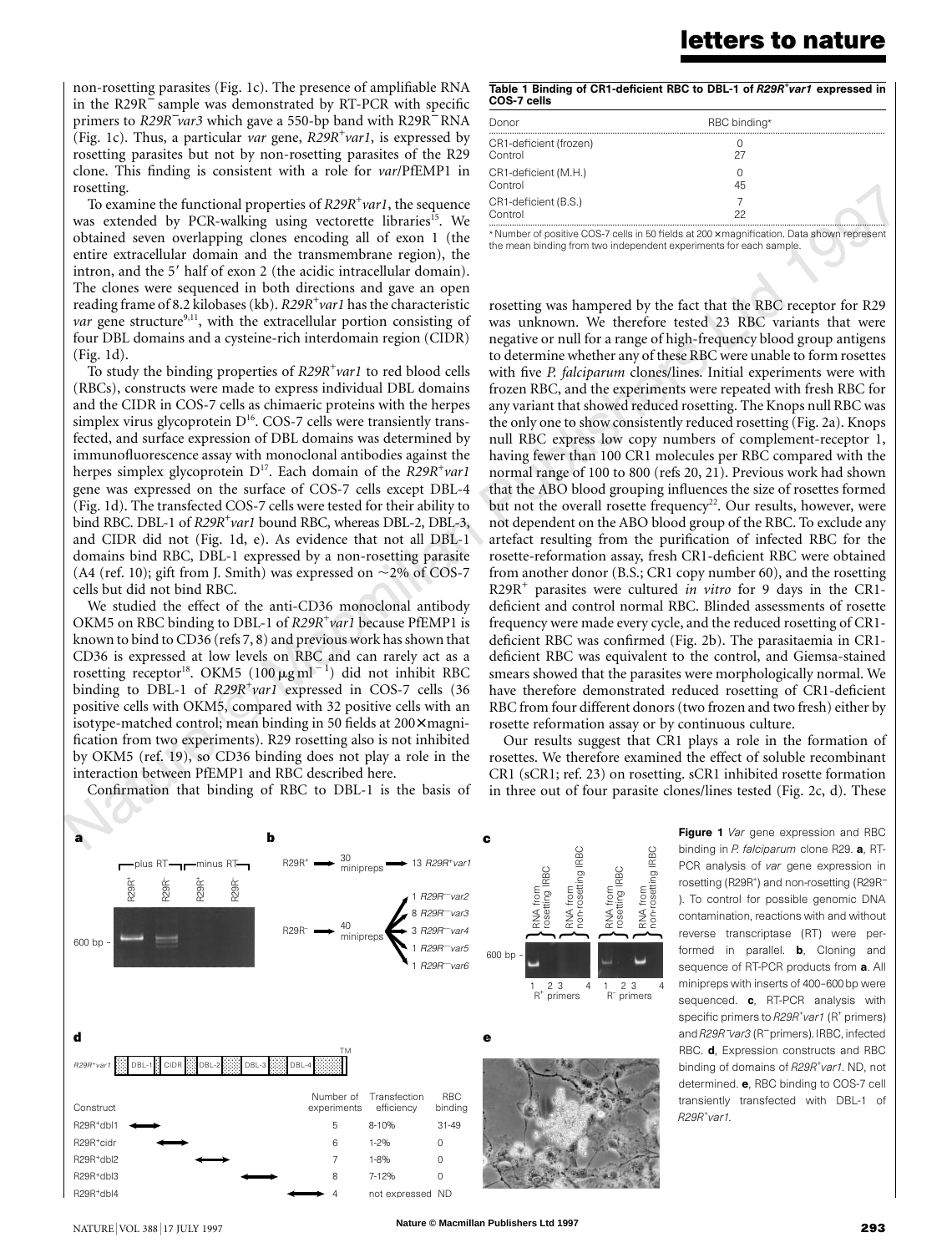results are consistent with the importance of CR1 in the formation of rosettes. The reason for the failure of sCR1 to inhibit rosetting by PAR<sup>+</sup> is unknown, although it may relate to additional receptors or affinity of  $PAR<sup>+</sup>$  for sCR1.

CR1-deficient RBC were used to determine the specificity of RBC binding to DBL-1 of *R29R+ var1*. CR1-deficient RBC from three donors showed reduced or absent binding to DBL-1 compared with control RBC (Table 1). Thus, a particular *var* gene (*R29R+ var1*) is expressed by rosetting but not by non-rosetting parasites of the R29 clone, and DBL-1 of this *var* gene binds RBC with the same specificity as R29 rosetting parasites. Together, these data provide strong evidence that PfEMP1 encoded by *R29R+ var1* is the rosettemediating ligand in R29.

The high mortality of *P. falciparum* in endemic areas has resulted in the selection for polymorphisms that afford protection from severe malaria<sup> $24,25$ </sup>. The association between the rosetting phenotype and severe disease from *P. falciparum* suggests that natural RBC variants that support rosetting less well may have been selected to a high frequency by reducing mortality from malaria. The Sl(a<sup>−</sup> ) CR1

blood-group polymorphism occurs in  $\sim$ 30% of African Americans but is rare in Caucasians<sup>12</sup>. We tested a blinded panel of  $Sl(a<sup>+</sup>)$  and Sl(a<sup>−</sup> ) RBC for their ability to bind to DBL-1 of *R29R+ var1* expressed in COS-7 cells. RBC from each donor were characterized for their CR1 copy number and Sl(a) type (Table 2). Sl(a<sup>−</sup> ) RBC consistently showed lower binding to DBL-1 than did  $Sl(a^+)$  controls  $(P = 0.0001)$ . Confirmation that Sl(a<sup>-</sup>) and another high-frequency polymorphism of CR1 in Africans (McC(b<sup>+</sup>)<sup>12</sup> are protective alleles will require molecular definition of the polymorphisms and their evaluation in large case-control studies of severe malaria.

Rosetting is a heterogeneous phenomenon in which a number of red-cell ligands (ABO blood group<sup>22</sup>, CD36 (ref. 18)) and soluble molecules (immunoglobulins<sup>26</sup>, sulphated glycoconjugates<sup>19</sup>) differentially modify the degree of rosette formation in different isolates. Small proteins (rosettins) on the infected RBC surface have also been associated with the rosetting phenotype<sup>6</sup>. Multiple pathways of rosette formation may exist, but the fact that rosetting of five independent parasites is reduced in RBC with low expression of CR1 suggests that CR1 may play a common but not exclusive role

| Table 2 Binding of a blinded panel of SI(a <sup>+</sup> ) and SI(a <sup>-</sup> ) erythrocytes to COS-7 cells expressing DBL-1 of R29R <sup>+</sup> var1 |  |
|----------------------------------------------------------------------------------------------------------------------------------------------------------|--|
|                                                                                                                                                          |  |

| Donor  |       |                 |            | Binding† to COS-7 cells expressing DBL-1 |           |           |            |            |
|--------|-------|-----------------|------------|------------------------------------------|-----------|-----------|------------|------------|
|        | Race* | CR1 copy number | SI(a) Type | Fxn                                      | Expt      | Expt 3    | Expt 4     | Expt 5     |
| Set 1  |       |                 |            |                                          |           |           |            |            |
| 960673 | W     | 180             |            | 7, 8                                     | 21, 15    | ND‡       | <b>ND</b>  | ND.        |
| 960675 |       | 251             |            | 13, 9                                    | 14. 7     | ND        | <b>ND</b>  | ND.        |
| 960676 |       | 309             |            | 31, 23                                   | 38, 31    | <b>ND</b> | <b>ND</b>  | <b>ND</b>  |
| 960671 |       | 229             |            | 38, 29                                   | 56, 32    | <b>ND</b> | <b>ND</b>  | <b>ND</b>  |
| 960670 | B     | 205             |            | 61, 55                                   | 72, 81    | <b>ND</b> | <b>ND</b>  | <b>ND</b>  |
| 960674 | W     | 372             |            | 62, 61                                   | 76.70     | <b>ND</b> | <b>ND</b>  | <b>ND</b>  |
| Set 2  |       |                 |            |                                          |           |           |            |            |
| 960729 | R     | 273             |            | <b>ND</b>                                | 19, 14    | 21, 36    | <b>ND</b>  | ND.        |
| 960014 |       | 298             |            | ND                                       | 47, 38    | 49,66     | <b>ND</b>  | ND.        |
| 920560 |       | 332             |            | ND                                       | 70, 47    | 85, 87    | <b>ND</b>  | <b>ND</b>  |
| 960048 | B     | 336             |            | <b>ND</b>                                | 71, 87    | 76, 123   | <b>ND</b>  | <b>ND</b>  |
| Set 3  |       |                 |            |                                          |           |           |            |            |
| 960746 | B     | 274             |            | <b>ND</b>                                | <b>ND</b> | <b>ND</b> | 0, 8, 2    | 11, 19, 8  |
| 960745 |       | 342             |            | ND                                       | <b>ND</b> | ND        | 9, 14, 7   | 18, 28, 11 |
| 960748 |       | 325             |            | ND.                                      | ND.       | ND        | 53, 38, 38 | 53, 88, 68 |

\* W, white; B, black; H, hispanic.

† Data shown are number of positive COS-7 cells in 50 fields at 200 × magnification for two coverslips (experiments 1–3) or three coverslips (experiments 4 and 5). The binding data were subjected to a three-way analysis of variance (Sl(a) type, experiment, donor; PROC GLM procedure, SAS Institute). The difference between respective mean binding values (Sl(a−) 15.8 ± 1.9 s.e. versus Sl(a<sup>+</sup>) 62, 3 ± 3.8 s.e.) accounted for two-thirds of the overall observed variability and was significant at the 0.0001 level (18.3, 42 degrees of freedom). ‡ ND, not determined.



Figure 2 CR1 is required for *P. falciparum* rosetting. a, Rosette formation of fresh CR1-deficient RBC (donor MH; CR1 copy number, 28) with five parasite clones/ lines. b, Rosetting of R29 grown in continuous culture in CR1-deficient (donor BS; CR1 copy number, 60) and normal RBC. c, Dose-dependent inhibition of R29 rosetting by sCR1. Rosetting at each sCR1 concentration is expressed as a percentage of the rosette frequency in control R29 with no added sCR1. Data shown are mean and standard error of triplicate determinations of rosette frequency at each concentration from a representative experiment. Two additional experiments gave similar results. d, Effect of  $100 \mu$ g ml<sup> $-1$ </sup> sCR1 on four parasite clones/lines. Rosetting is expressed as a percentage of the control rosette frequency for each clone/line without added sCR1. Data shown are mean and standard error from three (R29R<sup>+</sup>, PAR<sup>+</sup> and MCR) or four (TM284) independent experiments.

**Nature © Macmillan Publishers Ltd 1997**